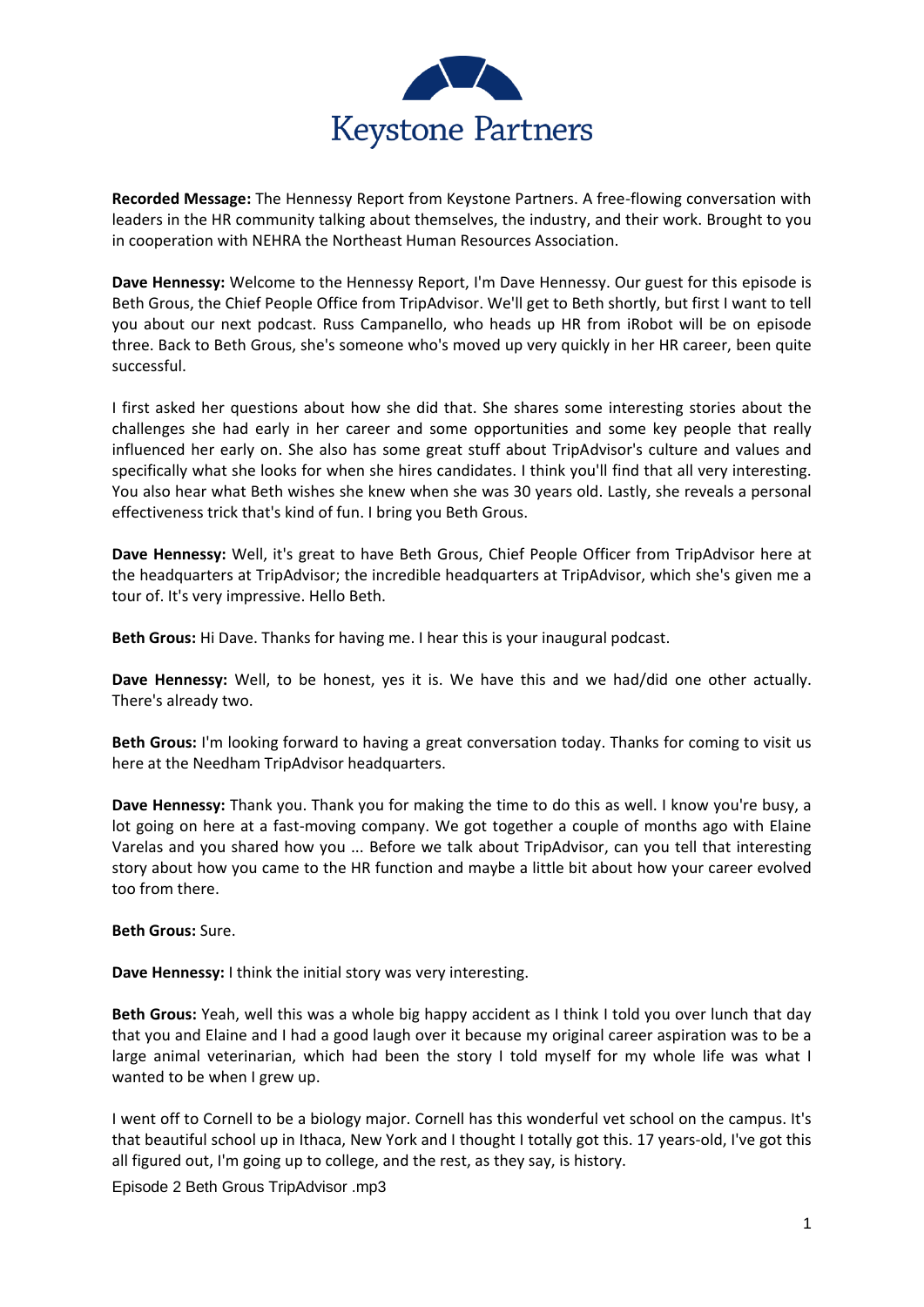

A semester or two in I realized that I didn't really love being a hard sciences major. Still love the idea of being with animals, but didn't think I was going make a profession of it. Had no idea what I was going to do. Asked my parents, my dad in particular, for advice who said pick a major that you love.

**Dave Hennessy:** Follow your dreams.

**Beth Grous:** Follow your dream. I became an English major with a triple concentration in women writers, poetry, and modern literature. I distinctly remember my parents sitting at graduation and they had a front row seat at graduation because my mom was recovering from pneumonia and so they got these handicap seats. I had this bird's eye view of the stadium with thousands of other students graduating. My father just wringing his hands like, "Oh my God, she's never getting off our payroll with an English major."

I graduated, I had no job. I had this very happy series of events happen to me during college where I had some summer jobs, one in retail. I ended up working for a retail store and then becoming a manager for a local chain of stores here in New England. I had a temporary job that put me in my second temp assignment as the office manager at an executive search firm. A women-owned executive search firm; it was very ahead of its time in the late '80s, placing part-time and temporary mid to upper-level executives. A company called the Pickwick Group that was located here in Wellesley.

I had these two experiences, this HR experience, and I parleyed that temp job with the Pickwick Group into going back every summer and every vacation and doing a variety of search and HR related things. Working for two really inspirational, female entrepreneurs in the HR space. This retail career that I really enjoyed, but didn't think I wanted to make a full-time profession of it and networked my way into my first HR job working for Macy's in New York as an HR business partner.

For the younger podcast listeners who are tuning in today to hear this, that was the day, really before the internet, and so you printed out a resume and you typed a cover letter on a typewriter. You put them in an envelope and then you just waited for someone to call you. There was none of this instant feedback emailing and very electronically connected, but I got really lucky and I picked up and moved to New York. Started there shortly after I graduated from college and worked for Macy's in New York for seven years.

I remember telling someone, the first year that they were hiring for business, that Macy's had never gone through ... It was a privately held company who never had a lay off. In the first 18 months of my tenure there, we filed for Chapter 11 bankruptcy and had a number of lay offs and were bought by our biggest competitor Federated Department Stores. Here I was, this young kid not even two years out of college going to a company that I thought was pretty stable and ending up really having the fortunate experience of a ton of business transformation that I now look back on with the benefit of hindsight and say, "Wow. That was the best training I could have ever had." Both in terms of exposing myself at a young age to the disruption of change and the way that industries consolidate and merge and disrupt and evolve, as well as, having the opportunity to get jobs in an organization that was moving pretty quickly. Where my managers would look at me and say, "We think she's smart enough to do this job and we think she's dumb enough to say that she will."

Episode 2 Beth Grous TripAdvisor .mp3 I had this really whole host of great jobs there ending over a seven year period. I was the HR business partner, I did special projects for the head of HR, I consolidated and merged stores here in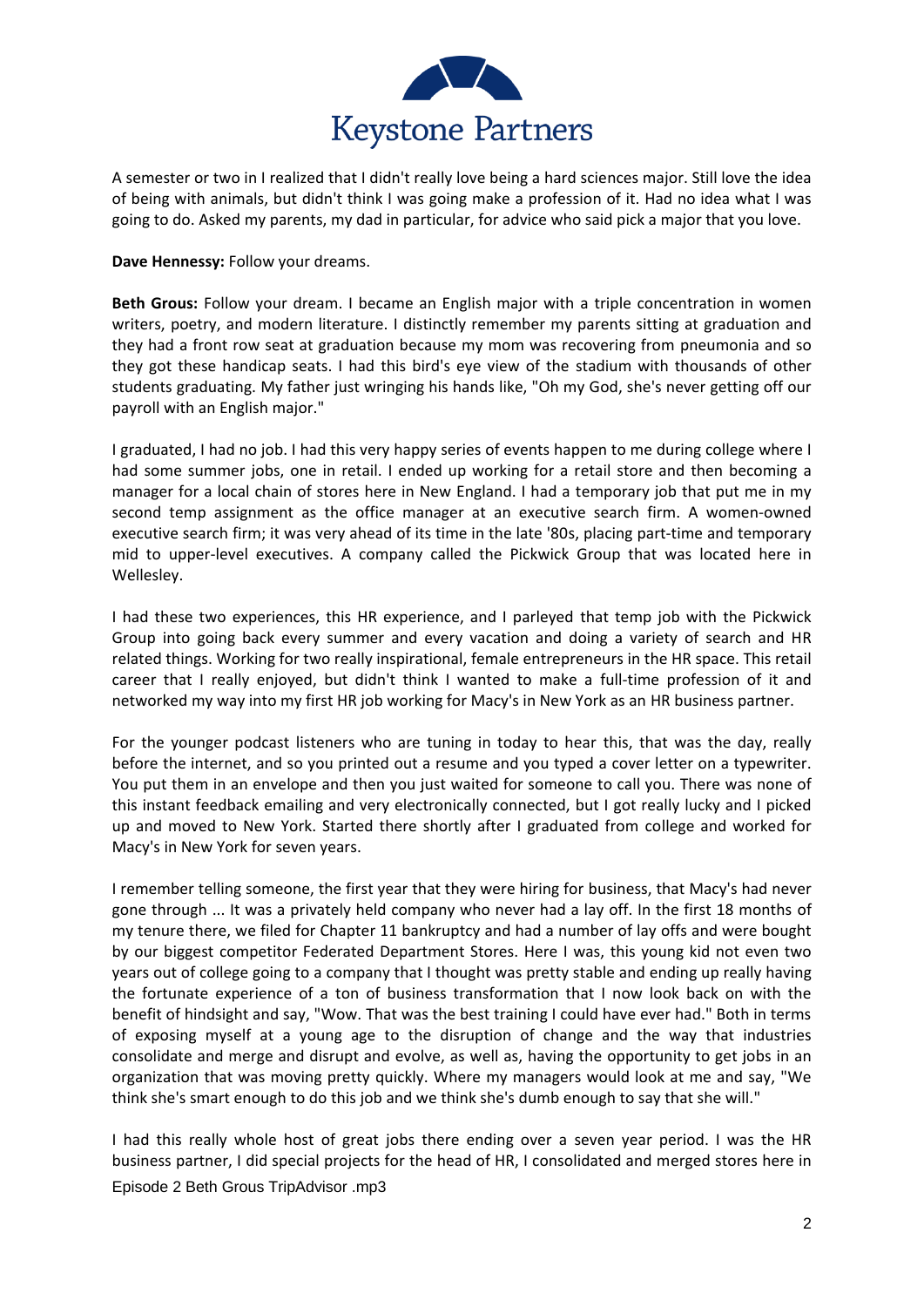

the Boston area. I used to joke that they'd send me from the New York HQ 'cause I was the only one that knew how to pronounce the names of the Boston towns; you're like, Peabody.

**Dave Hennessy:** Worcester.

**Beth Grous:** Worcester. Billerica. It was a tremendous start. I just found that I just loved, just absolutely love the profession. I ended in that job as the head of training for all the east coast stores, learning development for all the east coast stores. Then parleyed that into a number of other experience in services and technology and bio-pharma, all of which have led me here today to be the Chief People Officer at TripAdvisor. I am celebrating my two year anniversary in this job.

**Dave Hennessy:** Well, congratulations.

**Beth Grous:** In September of 2017, so just a couple short weeks from now.

**Dave Hennessy:** That's amazing.

**Beth Grous:** Yeah.

**Dave Hennessy:** That's great. Well, we know you head up the HR function here. In layman's terms, or just in not HR-speak, how would you describe what your role is inside this organization?

**Beth Grous:** Yes. I think my role here at TripAdvisor is a little different than probably many HR organizations in other companies. My title, as you know, is Chief People Officer. I actually have three distinct or main areas of responsibility. The first would be what I think most of our listeners would know as the core functions of HR. The HR business part of the organization, total rewards, which is called benefits and HR systems, learning development, talent acquisition.

I also head up the Office Experience Group here at TripAdvisor. In many organizations, that's referred to as facilities, but we really believe that having great, collaborative workspaces that have their own distinct personalities that reflect our travelers, reflect our employees, and reflect the business and where we do business around the globe is really important to employee productivity and collaboration. Running our work sites like a hotel, with a concierge level of services to make employee's lives easier. Helps enhance productivity and therefore our business results. I lead up that group as well.

Then the third leg of that stool is a group that we call Philanthropy and Inclusion. It started two years ago when I was here. It was confined to the TripAdvisor Charitable Foundation and all of our employee volunteer activities. Over the last, I'd say half a year, we've expanded the remit of that group to include a very specific focus on equality, diversity, and inclusion both in terms of how we think about it internally to TripAdvisor in the experiences here and then externally, are we living our values in the world. A little bit broader than just-

**Dave Hennessy:** Yeah, I didn't realize that.

Episode 2 Beth Grous TripAdvisor .mp3 **Beth Grous:** I like to think of it as a stool with really three very equal legs. How we help employees work better in this cool, great space and is how we manage all the elements of the employee life cycle. From hire and training development, all through when they ultimately go from TripAdvisor to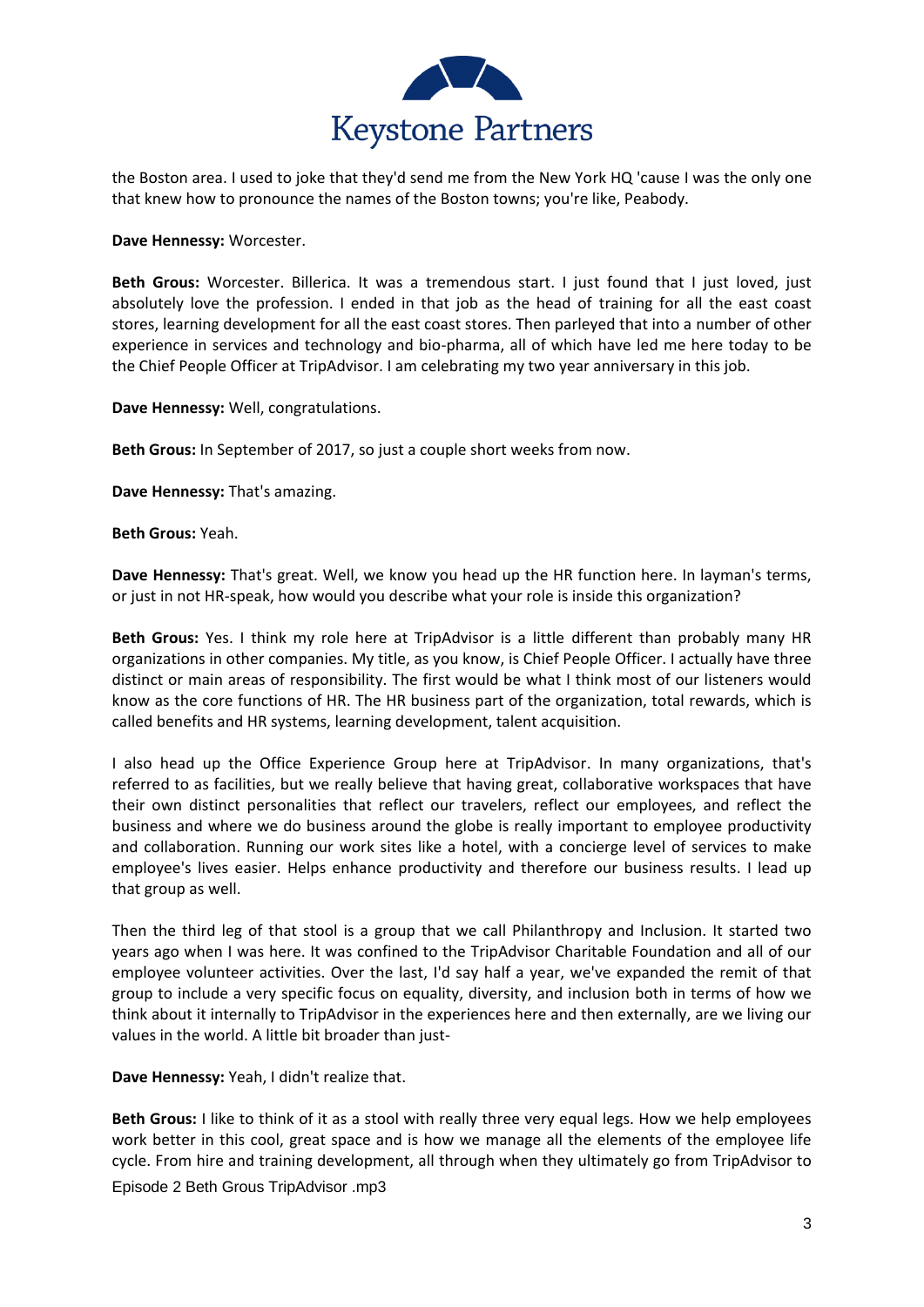

something else. Then how we live our values internally and externally through the work of our foundation and our equality and inclusion efforts.

**Dave Hennessy:** What's the employee experience like at TripAdvisor from your view? Where do you maybe want to take it? Is there some place, a higher-level you want to go?

**Beth Grous:** I think this is a pretty neat place to work. I am probably a bit biased in saying that because I do work here and I am the head of people here so I guess I would-

**Dave Hennessy:** Well, people do look happy. We walked in and people are playing Frisbee on the front lawn. It looks like there is something to this.

**Beth Grous:** Yeah, this is a very collaborative, collegial place to work. We believe in a conversation rich, documentation and policy-light kind of framework, if I were to put it that way. For example, we have beer on tap 24 hours a day in our two pubs that we have in our headquarter buildings. We just trust people to manage it like adults and they do. There are no posted warning signs, and we don't lock down the taps because we think people won't behave. We give people a lot of freedom and a lot of opportunity and a lot of amenities in a place like this to help drive productivity and collaboration.

The Frisbee that you saw on the lawn, in my view, serves a couple of purposes. Number one, it gets people into community with each other doing something that they love. Number two, it provides what you sometimes really need, to have a mental and physical break from the work so you can get back to it in a rejuvenated way. Number three, it gets people up and moving, which is just good for their health.

This is a place where we move fast. The work is intense. We work hard and we play hard, as cliché as that sounds it is true. It is a place where we want people to come to work and be happy. I talked earlier about office experience and having on-site amenities and things that just help make life easier like the mobile barber coming once a month or the opportunity to have a manicure on-site. Employees pay for those things, but it just takes less time out of their day to do that.

We're also a dog-friendly environment, most of our offices as well. You can see around here dogs of various shapes and sizes, all of whom are well behaved. Because, again, it is a very self-regulated community. People just don't bring in poorly behaved dogs, which is why my dogs don't come in 'cause they are poorly behaved. The people with well behaved dogs bring the well behaved dogs in. To the extent that a dog is bothersome to someone in their workspace and a colleague says, "Hey, I'm afraid of dogs. I'm allergic to dogs." What we find is that for the most part a colleague will say, "I understand that and I'm not gonna bring my dog in 'cause I don't want to disrupt your work experience." There's that kind of give and take here, which I think is really special and really unique and something that we really try to nurture.

**Dave Hennessy:** It sounds like a lot of things you mentioned attract Millennials; the environment, the policy, what you do here to give people freedom and amenities. What else keeps people here, engaged in TripAdvisor?

Episode 2 Beth Grous TripAdvisor .mp3 **Beth Grous:** We're a very values-driven organization. We spend a substantial amount of time, almost two years ago, shortly after I started ... At that time, a 15 year-old company with a lot of folks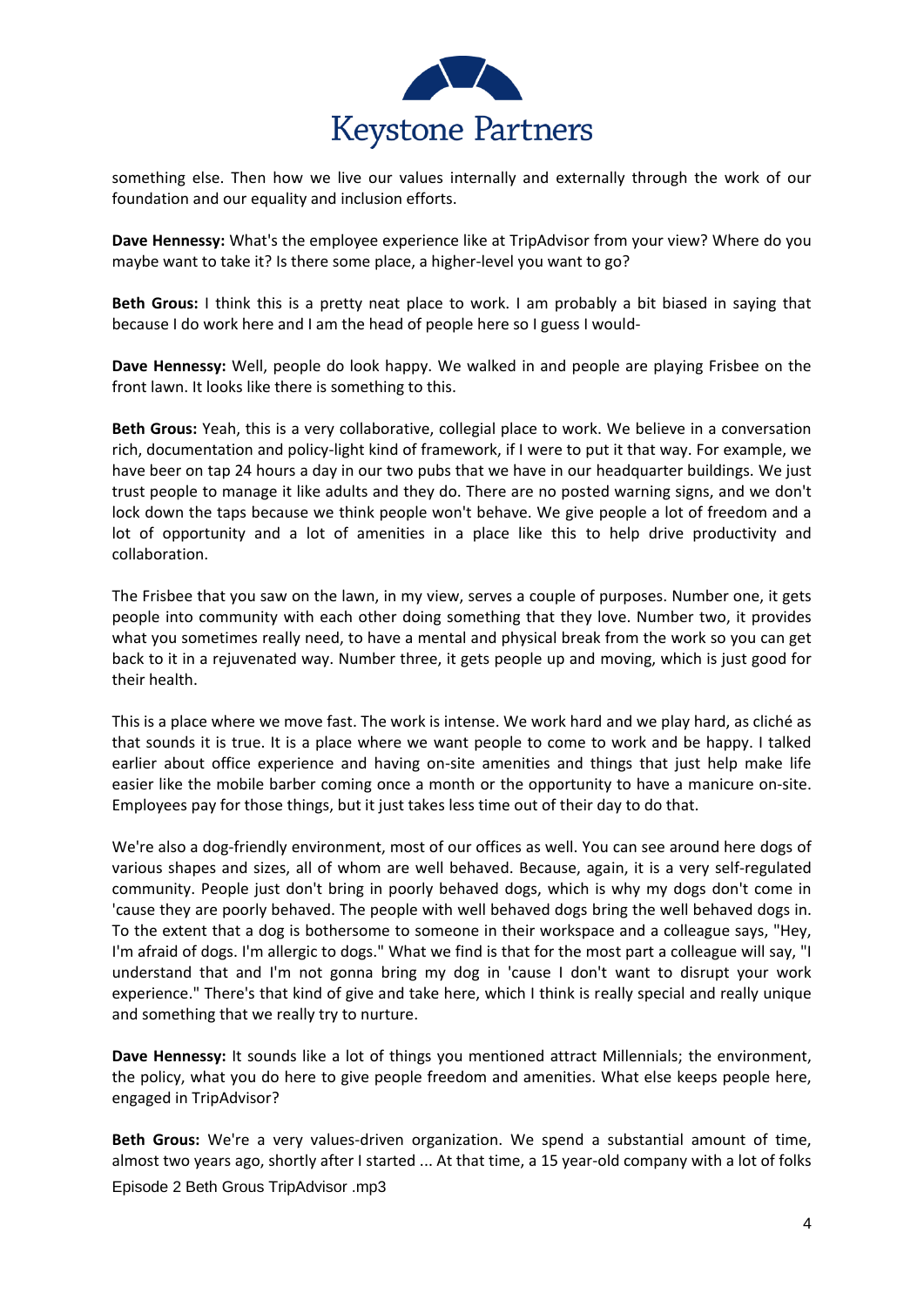

who had been around since the early days, we thought it was really important to document what our values were. Both so we could have a consistent way of living those values and then as new people came in, that we had a consistent way of articulating those values. I think being a values based organization does attract employees of all types, Millennials and non-Millennials.

We're a very fast organization. Speed wins has been one of values since the very earliest days. There's a handwritten note on our CEO, Steve Kaufer's door. If you walk by it on your way out today you'll see it, it says, "Speed wins." It's been there since the very earliest days of this company in his very first office in a different building here in Needham.

This is a place where people come because they love travel and they love the opportunity to help travelers around the world share experiences and enrich their lives through seeing different parts of the world. Whether they are very far from where they live or right in their own backyard, in that just joy and love of travel I think is something that we all feel equally. We really love just making the world a better place for our traveler community. I think we had a lot of fun doing it.

**Dave Hennessy:** I noticed that the brand is one that everybody knows. TripAdvisor is well known. The advertising campaign, I noticed as somebody that was interested in animals and being a veterinarian, the owl is now front and center. I'd really like to know who brought that concept back to the organization. That was a pun. That was a bad pun. Pun of the podcast. I don't really want to know.

Tell us about some of the other brands. The TripAdvisor is well known, some of the other brands some of our listeners might not know about. What else is TripAdvisor involved in?

**Beth Grous:** I think most people know TripAdvisor because of the travel opinion and researching site. I'll say a few words about that, I think even today many people think of us as a place where you go research your travel before you book. A big part of our business is actually the ability to book on TripAdvisor either through one of our partners, another online travel agency or direct hotel, or directly through our TripAdvisor Instant Booking product. We've really evolved over our years from being a review and opinion site to a review, opinion, and book-

**Dave Hennessy:** Transaction now.

**Beth Grous:** Transaction network. That TripAdvisor umbrella is pretty broad. We have other brands as you wisely know as well. Some of them more well known of those brands, a brand called Viator. That's a company that does curated tours and attractions. We sell tickets. Skip the line at the Vatican if you're going to Rome. Or tickets to a duck tour here locally in Boston, you can buy directly on the app. Viator is a standalone brand, a company we bought a few years back, but part of our broader TripAdvisor attractions platform.

We have two parts of our company in Boston on Causeway Street. SmarterTravel, it's a media company that has a whole bunch of brands under it. One that some of the listeners might know is a website called Cruise Critic. Where if you are a cruise aficionado, it is a place where you can both research cruises and there's an incredibly active cruise community on that site. Another one of the SmarterTravel brands is Oyster, which is a high-end curated photographs of hotels that really give the viewer something much richer than you'd get just from stock photography. Then we have a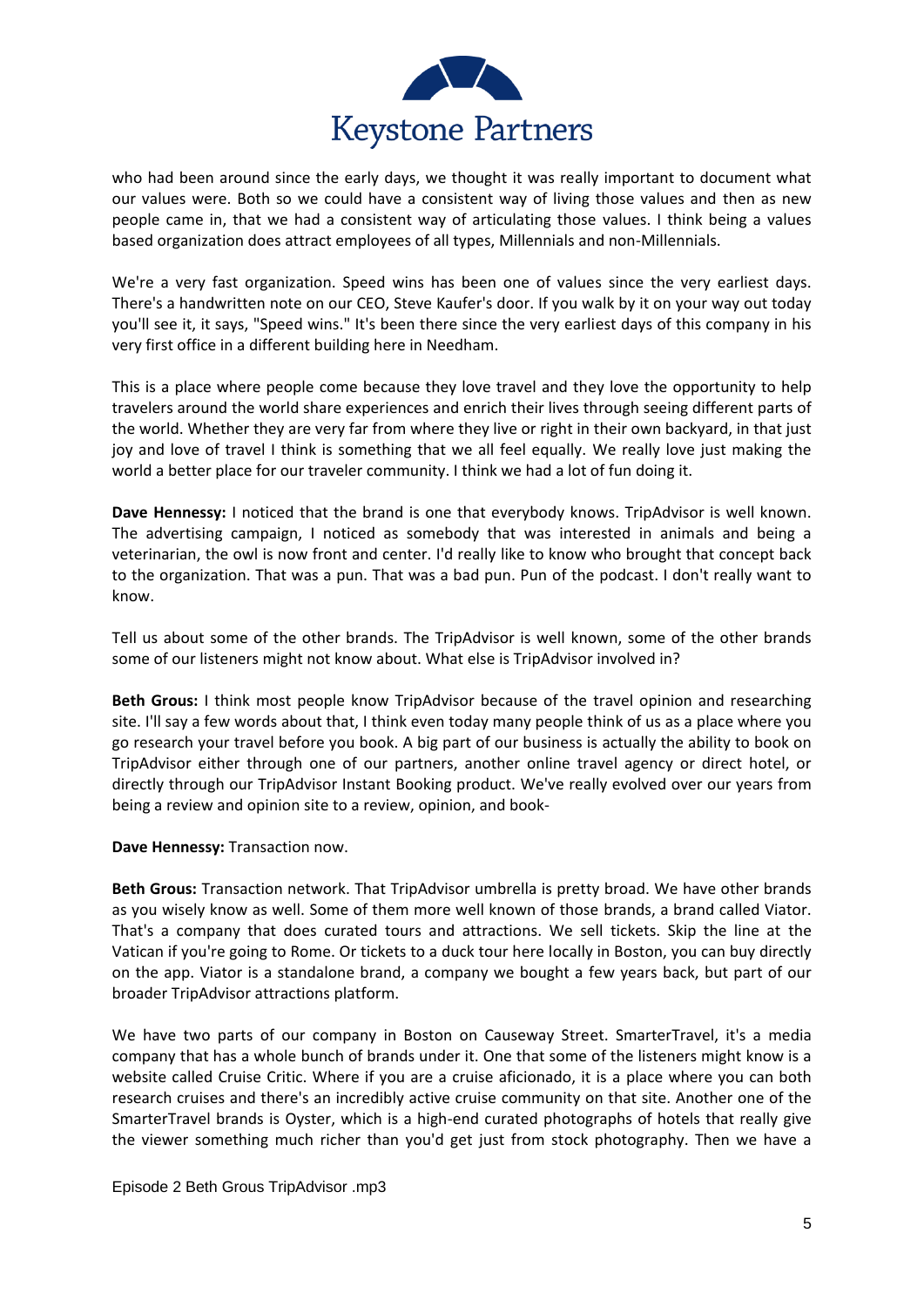

vacation rental business as well. As TripAdvisor vacation rentals, but there are some legacy brands like FlipKey that people-

**Dave Hennessy:** Heard of that. Yep.

**Beth Grous:** That are part of that family as well. Then if you travel outside of the US and you're in Europe, particularly in Paris or across France or Spain, you will see a website called Laforchette, or The Fork, which is a restaurant business that is really big in Europe. That is also a TripAdvisor company. We try to be all things to all people throughout that travel life cycle.

I think your point is a really good one 'cause a lot of people think of us as TripAdvisor, the site, but our span is literally dozens of sites.

**Dave Hennessy:** Some of them might not work here. It sounds like some of them are standalone organizations, some of them might be housed here as well, at headquarters.

**Beth Grous:** Yeah. Exactly right. Our Viator business, our tours and attractions business, although there are Viator folks in a lot of our locations, their core place of location is San Francisco and Las Vegas. Our Laforchette business is headquartered in Paris. Then Holiday Lettings, legacy Holiday Lettings business is in our London-Oxford office. We definitely have businesses all over the world. All of whom still are under that TripAdvisor umbrella and really feel like part of that same TripAdvisor family.

**Dave Hennessy:** What else about TripAdvisor do you think people might want to know that is not common knowledge from an insider? 'Cause I think there's a lot of intrigue about your organization. We hear a lot about it.

**Beth Grous:** We're a really interesting place. Our headquarters are here in Needham, Massachusetts. We are back to our roots being in Needham. We moved into this fabulous building just over two years ago. We started here, locally, in Needham by a trio of co-founders over a pizza shop here in Needham in a very, very small office space. When we moved into this building, we had been headquartered in a small office-parky kind of building right down the street in Newton for a number of years. It was really a sort of homecoming for us here to come back to our roots in Needham with this big, fabulous headquarters. I think we were really also feel very humble to be back in Needham, the place where it all began. Two of our three co-founders are still with the company.

## **Dave Hennessy:** Amazing.

**Beth Grous:** Steve Kaufer founded the company with Langley Steinert, who now is the CEO of CarGurus, and Nick Shanny, who's our head of technology, our head of engineering. Nick is here, right in an office right on the other side of this wall from us. Steve is right over about 20 yards away from where we're recording this today as well.

I think some viewers may also not know about TripAdvisor is that ... I think when you see a business like TripAdvisor particularly one that's so known for the reviews and opinions you think, "Wow, that was a great idea that someone had to open up this portal where consumers can write reviews on hotels." That actually wasn't our original business model.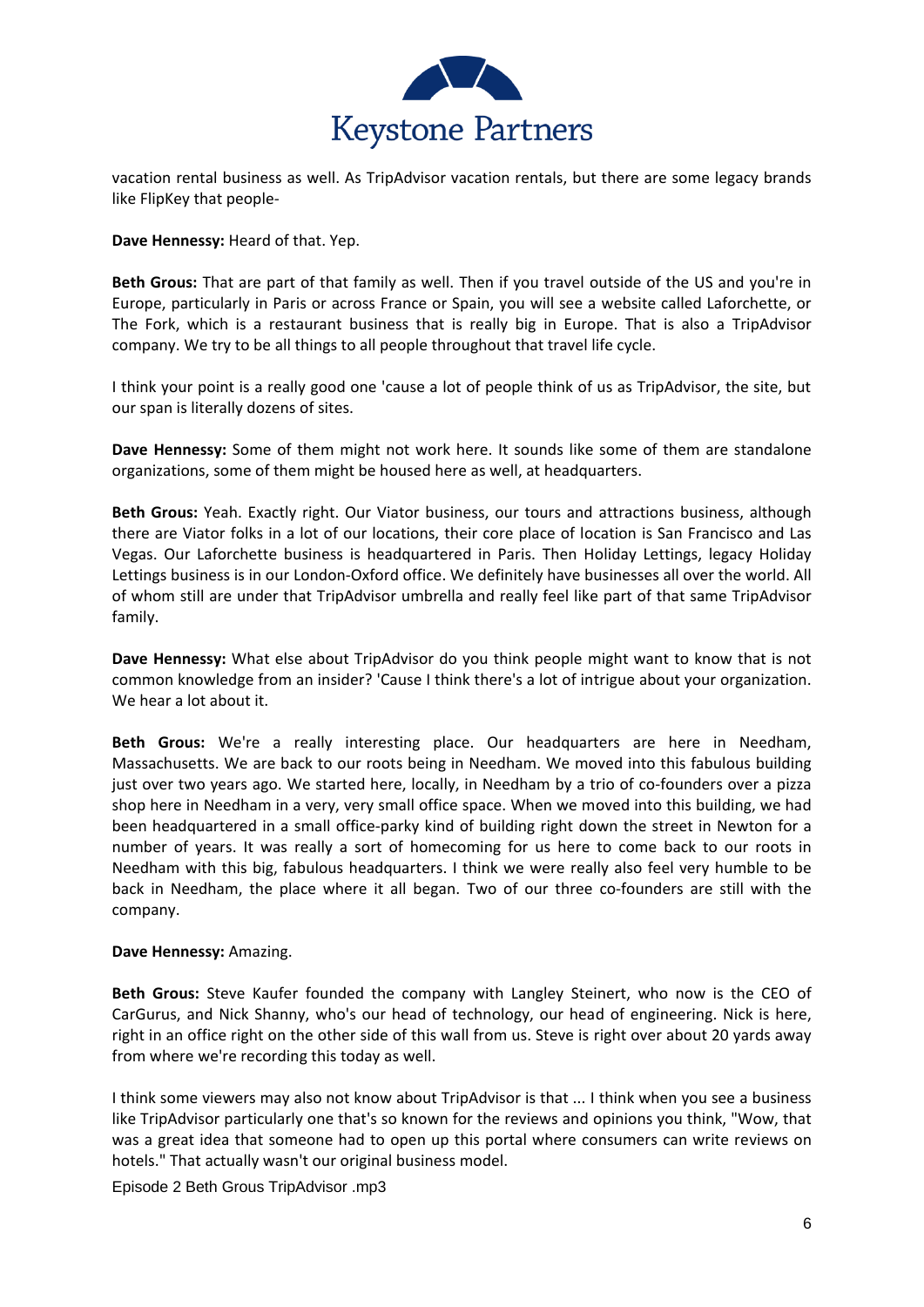

**Dave Hennessy:** What was it?

**Beth Grous:** Our original business model, Steve tells this story famously. If you go to YouTube, you can see many clips of Steve Kaufer telling this story of how TripAdvisor was founded. I'm sure he'd do it way better than I will. Steve was booking a trip to Mexico with his wife. They went to a travel agent, as many people did in the year 2000 or 1999, said, "Give me brochures for the high-end, mid range, and low-end resorts." Steve got the brochures and took them home and was leafing through them and thought, "Wow. They all kind of look alike with just different price points." Same white sandy beach, same attractive food items photographed, probably the nicest hotel room in the place.

**Dave Hennessy:** Like you said before, stock photos.

**Beth Grous:** All stock photos. His wife said to him at that time, "Hey, there's this thing called the internet. You should go and see if you can find out anymore about these reviews." What he saw online when he did that was just travel agencies starting their websites posting pictures of these same brochures that he'd already seen. His conclusion was not super helpful. His original view was that they were going to start a site where they would publish aggregated reviews from places like Foders or Frommer's or any of those travel guide books that we used to all, when we were travelling years ago-

**Dave Hennessy:** To be a clearinghouse for all that.

**Beth Grous:** To really get aggregated all that stuff together. At one point ... The business actually wasn't doing particularly well. Someone had the idea, let's open a comment box on one of these pages and it just took off like wildfire. I think those are some of the moments, for any start-up business, but certainly for our business where you just follow the idea where it takes you. I think it was right idea, right time.

It's amazing to say that 17 years ago was, in some ways, the beginnings of the consumer internet as we know it and this level of connectivity community. Here we are in 2017 and the TripAdvisor platform of reviews, unbiased reviews and opinions from a community is a platform now that, as you know and I'm assuming our listeners know, is shared by countless businesses and countless industry verticals now.

**Dave Hennessy:** Right, you don't want to know what an organization says about themselves. You want to know what their clients and customers say about it.

**Beth Grous:** Yeah, what the community says. I think we're really proud of this community that we have. We have over half a billion reviews and opinions. We hit our half billion review mark several months ago and growing every day. It's still something that we're really, really proud of.

**Dave Hennessy:** It was innovation. It was a simple idea, but it took off. What do you do to instill that same culture of innovation here? 'Cause I'm sure that's something you want to keep happening, right?

Episode 2 Beth Grous TripAdvisor .mp3 **Beth Grous:** One of the neat things about TripAdvisor is that we feel like a pretty non-hierarchical place. Good ideas can come from anywhere. We are pretty explicit about that in our values and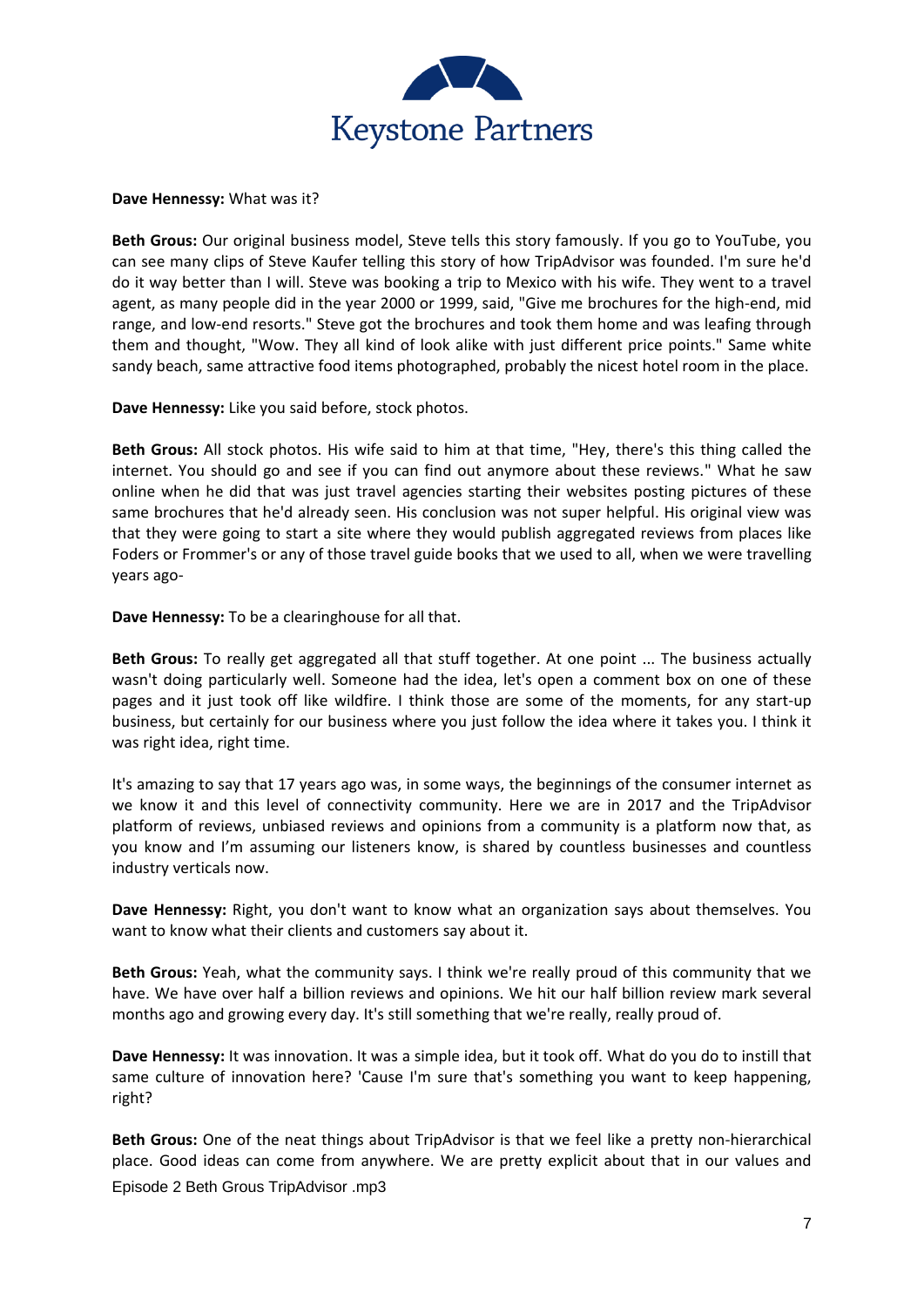

saying that we believe in transparency. We want people to speak up and lean into the conversation. Irrespective of the role that you have in the organization, the level that you're at in the organization, and we really expect that, that happens. This isn't the kind of organization like perhaps in some other companies where ideas get generated at the top of the house or get credit taken for at the top of the house. This is a pretty democratic place in that way.

Then we do other things. We just had a whole group of over 100 interns in here this summer. We had a week long intern hackathon, where we're having interns in these mixed groups, product, marketing, engineering, really coming up with great product ideas. Many of which may make it to the site someday. We are constantly innovating and having product reviews and letting people surface their ideas up for consideration. We really do try to keep that spirit pretty fresh here.

**Dave Hennessy:** It made me think about is there a leadership philosophy here that is stated at Trip? Do you call it Trip or is it always TripAdvisor?

**Beth Grous:** That's a good question. We call it Trip. We definitely call it-

**Dave Hennessy:** That is the nickname.

**Beth Grous:** That is the nickname.

**Dave Hennessy:** Okay good. I want to be cool, so I'll call it Trip from now on. We want to save more room for your comments. Of course, this conversation is taking all away from it right now. Trip, go.

**Beth Grous:** Or TA. Or TAMG, TripAdvisor Media Group. But I digress. We do call it Trip here internally a lot. To your question about the leadership philosophy, I guess I'd say a couple of things. Number one, I think it starts with our values. People who love travel who want to be fast, but do really good work. We absolutely believe in transparency in the giving and sharing of ideas. We believe in a, a diverse workforce and a diverse traveler community and really honoring that. This is a fun group of people. We really do try to live by our six stated values I think all the time.

One of the things, not exactly the question that you asked, but I do think it bears noting that I think it makes us different than some places that I've worked. I alluded to it earlier, it's a very nonhierarchical place. Employees feel like they can go to whoever is the person that can best solve their problem. Senior people can go to the person who's got the complaint, or the idea, or the question, or the concern. I routinely have people swing by my office saying, "Hey, do you have a couple minutes." Or talking to me by the salad bar, giving them feedback-

**Dave Hennessy:** Maybe outside of HR and different level in the organization.

**Beth Grous:** I think that is something that I'm really proud of this leadership team because I think we do try, genuinely try hard to foster that sense of community here.

**Dave Hennessy:** Is that hard though? 'Cause somebody like you and other senior leaders here, you're well known throughout the organization, you're often speaking. Is it hard to manage the amount of contact you're receiving from employees?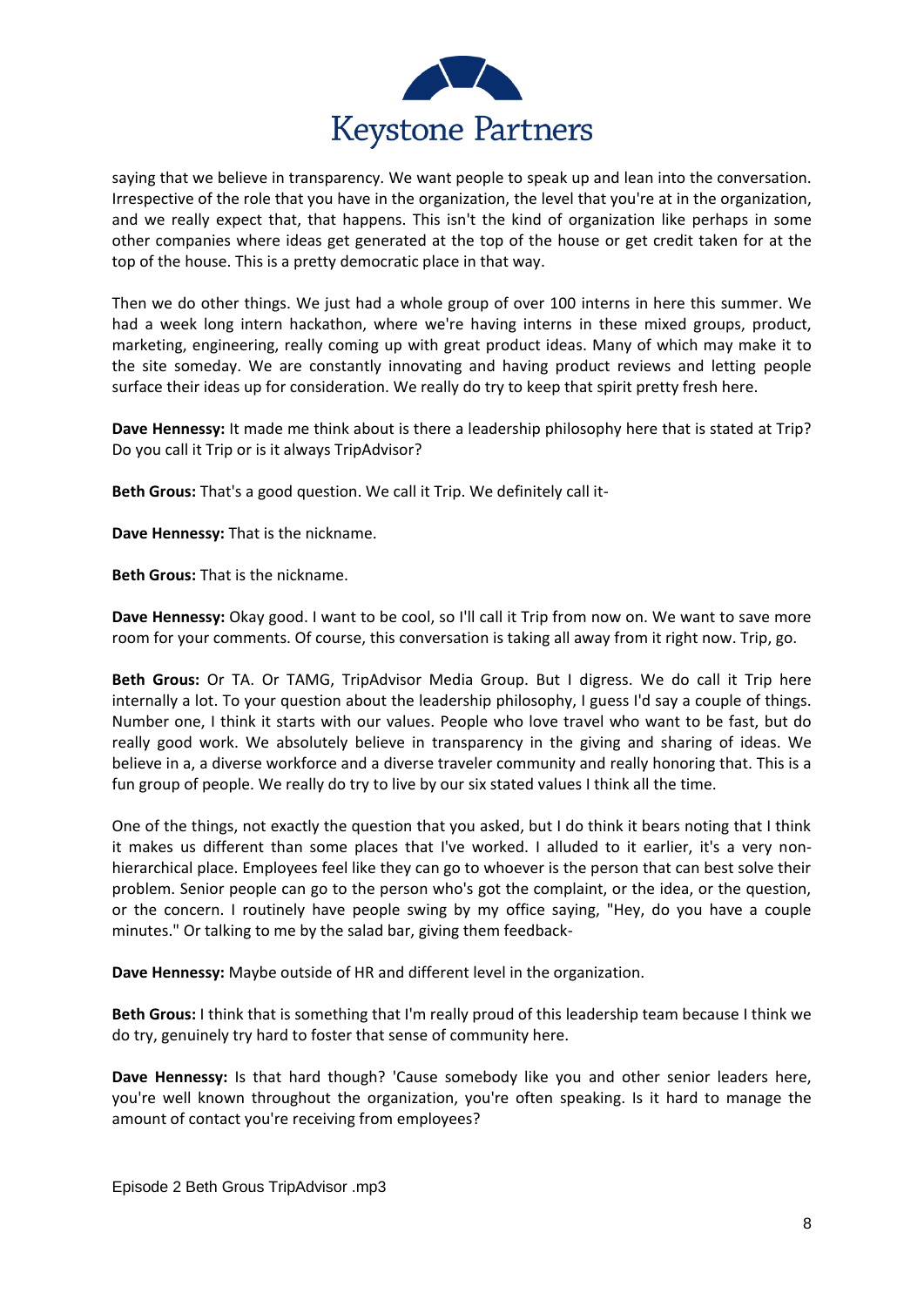

**Beth Grous:** So no, and I say that because I think when people come to me and they want to share an idea or ask a question or just have some face time, it comes from a very good place. There's usually something, even if it's not in that moment, that is useful to me, to my team, to the organization. There's usually the genesis of something really good there.

I think actually to the contrary, it is easy particularly when you've got a very full day to go, "Oh, I don't have time for this right now," but I also think most people understand that. If you say, "Hey, listen, can we schedule this conversation tomorrow or next week? This just isn't a good time," they're generally there because they've got something worthwhile to share.

I think as a leader, part of what our responsibility is, is to listen and to prioritize that kind of feedback. Rather than to view it as a distraction or an encumbrance, but as a beneficial input to how we're thinking. Listen, there's more efficient ways you can do it as well. I try to get out and talk to employees, have focus groups. When I'm in the office, just have lunches with an assortment of people.

**Dave Hennessy:** You create forums where people can

**Beth Grous:** Create those forums for dialogue.

**Dave Hennessy:** Gonna ask some questions about the HR function. I know you do more than HR here, but I feel as though there's a lot of our listeners that would love to hear some of your philosophies about HR and your approach. In fact, I have a question to kick it off. This is the NEHRA question of the podcast, the Northeast Human Resources Association has submitted one for us. It is that question, what things would you recommend to young professionals interested in moving in to this function of HR? I know, you don't call it HR, but what advice would you give?

**Beth Grous:** Yeah, that's a great question. I would say get your foot in the door wherever you can and don't be too selective about the role. What do I mean by that? We have folks come to TripAdvisor and talk to us in HR either right out of college or with other work experiences who say, "Gee, I'm really interested in going in this domain space in HR." If you are interested in doing that and someone offers you a job as a recruiting coordinator, don't believe that's beneath you. Get in and prove your abilities because you'll see a whole lot of the function being inside of the function.

I think, be persistent and try to find a company where you can have either a good first experience or a good multitude of experiences. For HR, and I'd say this really for any function, it so matters the person that you work for. I mean, your managers can either make or break your ability to learn, your interest in your velocity of progression inside of an organization. Being really selective and thoughtful about the person that you work for, who's gonna understand and give you those experiences.

**Dave Hennessy:** I know you gave the example, earlier in your career when you worked for the recruiting firm and that was a-

**Beth Grous:** Yeah, 100%. I have to tell you at my first job at Macy's, the group vice president of HR for all the Macy's stores at that time really believed in me. As a relatively young kid out of college and gave me some opportunities to work directly for her that I am forever grateful for because they gave me experiences that I just wouldn't have otherwise had.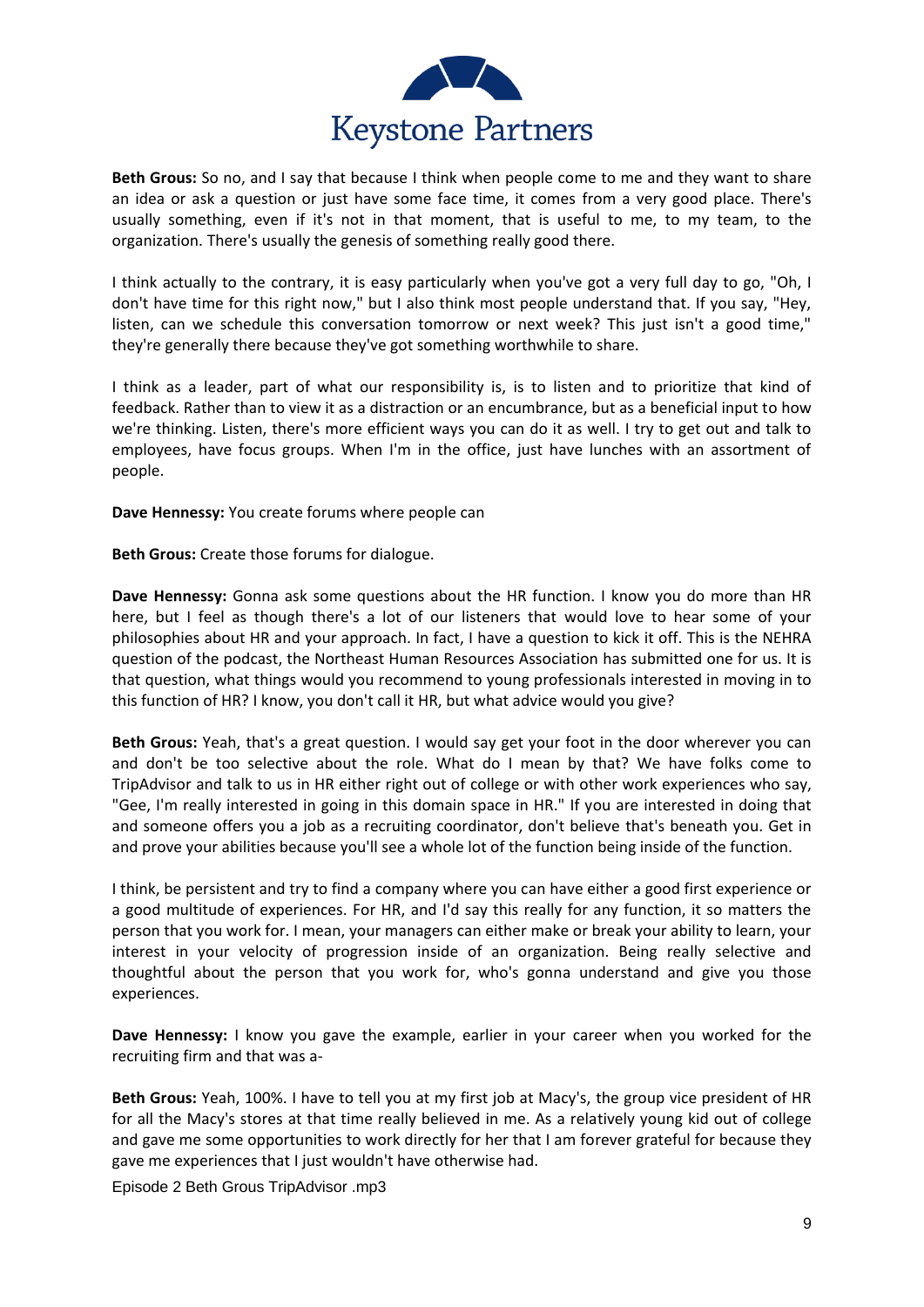

Having a manager who believed in me and said, "This kid has got some capability. I'm gonna take her under my wing and try to make something of her." I mean I had no experience and I was fresh out of college. I had my temp experience during the summers that ultimately turned into a part-time job. I didn't know, I wasn't smart enough at the time to recognize that, that was so important.

Knowing what I know now, having those great mentors in your life and taking those bosses who are gonna believe in you, and when you make a mistake are gonna say, "It's okay. This is all part of the learning," and are gonna pick you up and not let you get defeated by that, especially early career, I think is really, really important.

**Dave Hennessy:** Looking at your career, you have got very senior HR positions pretty early in your career. Where did that confidence come from? Is it from that experience then? Where do you point to? You look like the kind of person that's always been confident, for example.

**Beth Grous:** I really enjoy what I do and so it's easy to be excited about it and it's easy to be confident. There were lots of times, there are times every day now that I come across things that I'm like, "Oh, I'm not sure I know how to do that." Or I think I know how to do that or I think this is the right direction, but it's not. I think we all have those moments of self-doubt.

Surrounding yourself, like hiring people that are smarter and better than you, number one, is the best thing that you can do. Building a great team, which I have been able to do here at TripAdvisor, build a great team of HR professionals, both my direct reports and their teams.

**Dave Hennessy:** Before you finish, I want to get what you look for at HR talent.

**Beth Grous:** I think early on, frankly, your question about confidence ... I was thrown into this situation with Macy's where it was complete chaos. I say that in only the most positive of ways. Going from privately held to bankrupt to acquired by your biggest competitor in such a short period of time. It was kind of all I knew.

**Dave Hennessy:** And the speed probably helped. You didn't have time to worry about things.

**Beth Grous:** You didn't have time, and I used to joke with this 'cause I was from Boston and I knew how to say Peabody, but at 24 years-old, I was up here closing half of the of our stores. Telling these seasoned store managers, "So, the company has made the decision we're going to close your store and I am the messenger." I was this kid. I would go stay at my parent's house during these business trips. True story. My mother would make me dinner and do my laundry and it was awesome.

It was just like, okay, this is what you're gonna do, and you got a manager that's confident that you can do it, you become confident. I've certainly made some mistakes along the way. Again, knowing that you got a boss and a group of colleagues around you that will go, "Okay. Probably not your best move today, but you'll live to see another day," I think helped.

**Dave Hennessy:** If you could write a letter to your 30 year-old self, what would it be? About your career-

Episode 2 Beth Grous TripAdvisor .mp3 **Beth Grous:** Oh, about my career. Okay.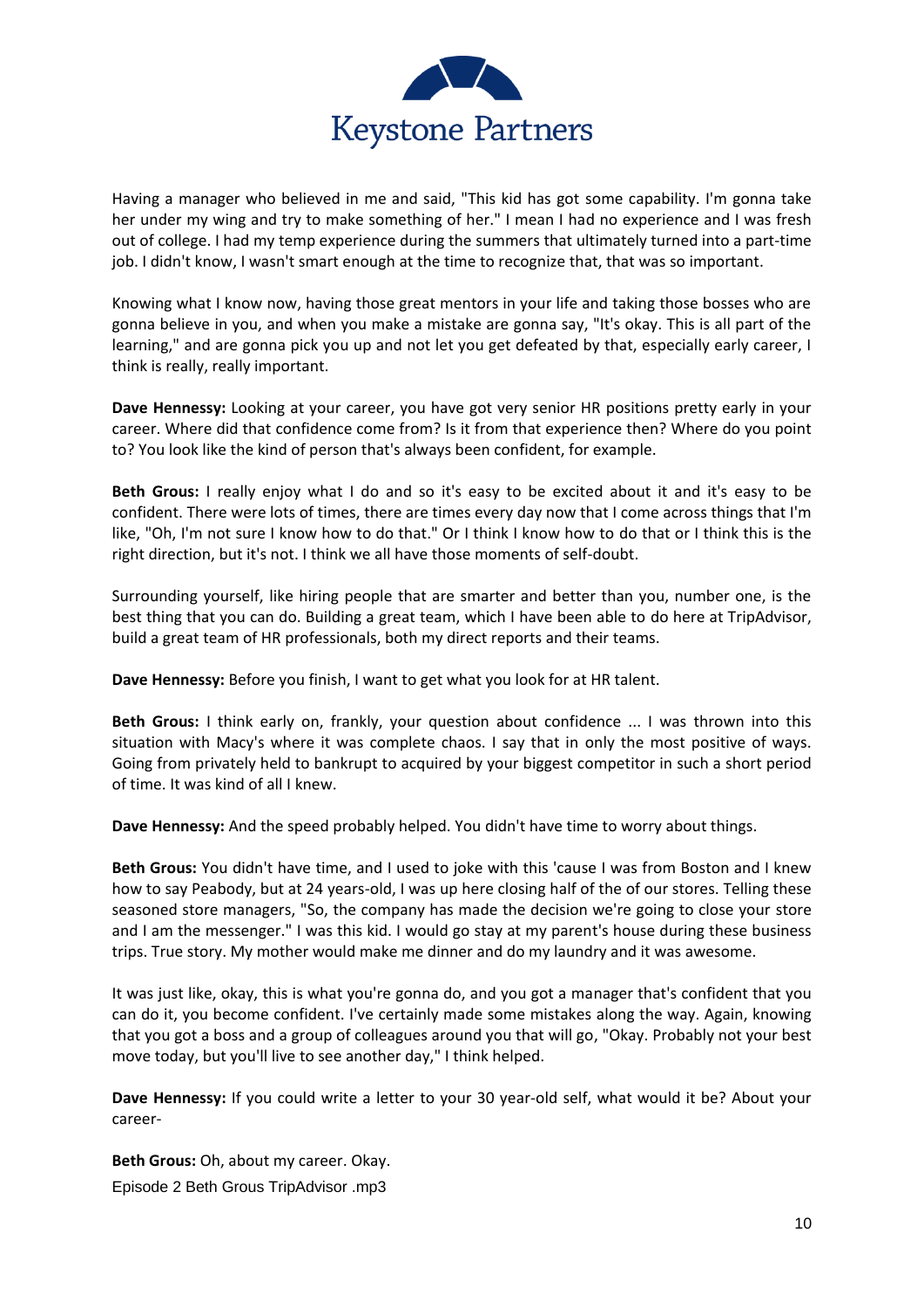

**Dave Hennessy:** Or maybe it's about something else.

**Beth Grous:** It's a great question because when I came into this job at TripAdvisor, I realized that there was so much that I didn't know. I grew up professionally pretty much through the HR generalist domain, as I think a lot of folks do-

**Dave Hennessy:** Recruiting or generalist.

**Beth Grous:** Recruiting or generalist. I had recruiting experience in my background and I had a fairly sizable level of exposure to organizational development and organizational design, learning, had been the director in training at Macy's. The once piece of the puzzle that I really had never filled in terms of sitting in the chair was total rewards, benefits, compensation, executive compensation.

**Dave Hennessy:** You never had that discipline specifically?

**Beth Grous:** I never had that discipline specifically. I will tell you Dave, no one ever said to me, "Psst, hey by the way, it would be a really good idea if you went and had one of those jobs for a year just to see what life is like on the inside of that function." When I got to this job, I realized that, wow, if I had gone done a year or two in exec comp or broad based comp back in my 30s, some number of years ago, it would have served me well. My learning curve would not have been as steep in that part of the HR space coming in.

I guess I would say to any HR generalist who aspires to be in the top job, go get a job in comp. Ask for a comp rotation, get yourself the exposure especially at the exec comp level because you will need it when you get into the head of HR job. It's a bit of this catch-22, you don't get exposed to the exec comp stuff until you're in the top job. When you're in the top job, you need to have had exposure to the exec comp stuff.

**Dave Hennessy:** It's a paradox.

**Beth Grous:** It's a paradox. The way I think they solve for that, and what I wish I had known was to really actively seek out opportunities for that exposure. Ideally, to sit in a chair doing that for a year or more would have been an invaluable asset. I learned the hard way, but I would have preferred ... the hard way meaning just the learning curve was so steep as if to be a vertical, but learning the easier way over a longer ray of time would have been less painful.

**Dave Hennessy:** What do you think about people coming out of other functions outside of HR into HR.

**Beth Grous:** I think it's awesome.

**Dave Hennessy:** You do?

**Beth Grous:** I do.

**Dave Hennessy:** You'd pursue that for people?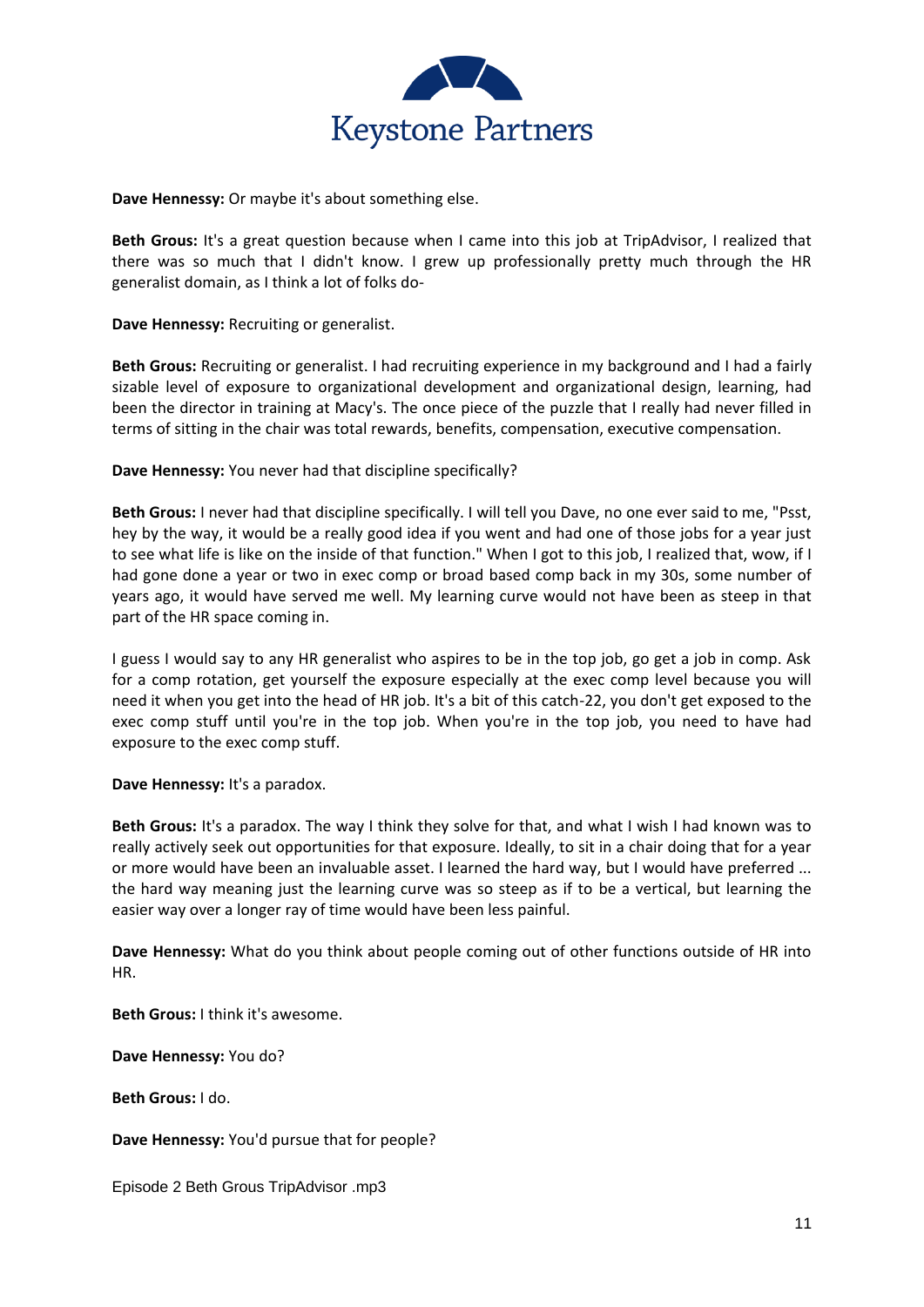

**Beth Grous:** I do. Because I think that at the end of the day, we are here to help the business. I think back about when I started my HR career and people will interview, they'd say, "Well I love people," or "I'm really interested in recruiting." I think one of the fundamental shifts that's happened over certainly the course of my career is that we're a business enablement function. We are no longer a support function. When people say, "You're a support function," no, no. We are a business enablement function. Our lever is people. I think that any HR professional who has lived in the business before and really understands what your programs look like, what the people impacts look like.

**Dave Hennessy:** What the needs are.

**Beth Grous:** What the needs are. I would amend my earlier answer about comp and exec comp. Even better if you can go do a rotation in the business because I just think walking in those shoes makes you a richer HR professional.

**Dave Hennessy:** I noticed that, maybe you disagree, I don't know, but I don't see a lot of CEOs coming out of the people function or the HR function. Do you agree with that too?

**Beth Grous:** I think that's a fair statement.

**Dave Hennessy:** I can't think of any. Why is that? Is it bad? Should we change it? How do we change it? I guess all those questions.

**Beth Grous:** I think the reason being is most HR folks, unless you've been in the business and you haven't been in HR your whole life and you've not run a full stack P&L, you've not had to make the business trade offs between sales and marketing and new product and you're gonna spend money on this kind of advertising versus that kind of advertising. What partnerships are gonna do and how you acquiring things. I just think it's a different set of experiences when you're a general manager. I do think that those things are necessary to be a good CEO.

Conversely, I think most CEOs never had any experience in the HR domain. One of the things that I think is really important is the relationship between the CEO and the head of HR. Ideally, there's a triumvirate between the CEO, the head of HR, and the CFO. That, bipartite, is that the word I'm looking for? It's not really a partnership, it's a three-way conversation. I think really good CEOs recognize that they can't have had all of the experiences. They rely on their HR leader as a partner, as a confidant. They expect their HR leader to have fluency of the business. Steve expects me to know enough about the business so that my opinions are steeped in that rationale first.

I don't think it's uncommon to have few CHROs that go directly to the CEO chair because I just think some of those relevant experiences that you need, you just tend not to get. You get them a different way, but you tend not to get them as directly as CEOs.

**Dave Hennessy:** We started to go to it, what do you look for in talent in HR when you're hiring?

Episode 2 Beth Grous TripAdvisor .mp3 **Beth Grous:** When I'm hiring, I think the first thing I look for is a real learning agility. Is the person confident, but humble, flexible in wanting to learn, hungry to be part of a team. That's sort of the "we" mentality versus the "me" mentality. Someone who really gets excited about the opportunity to use people strategies to help the business forward. The person that can make that linkage and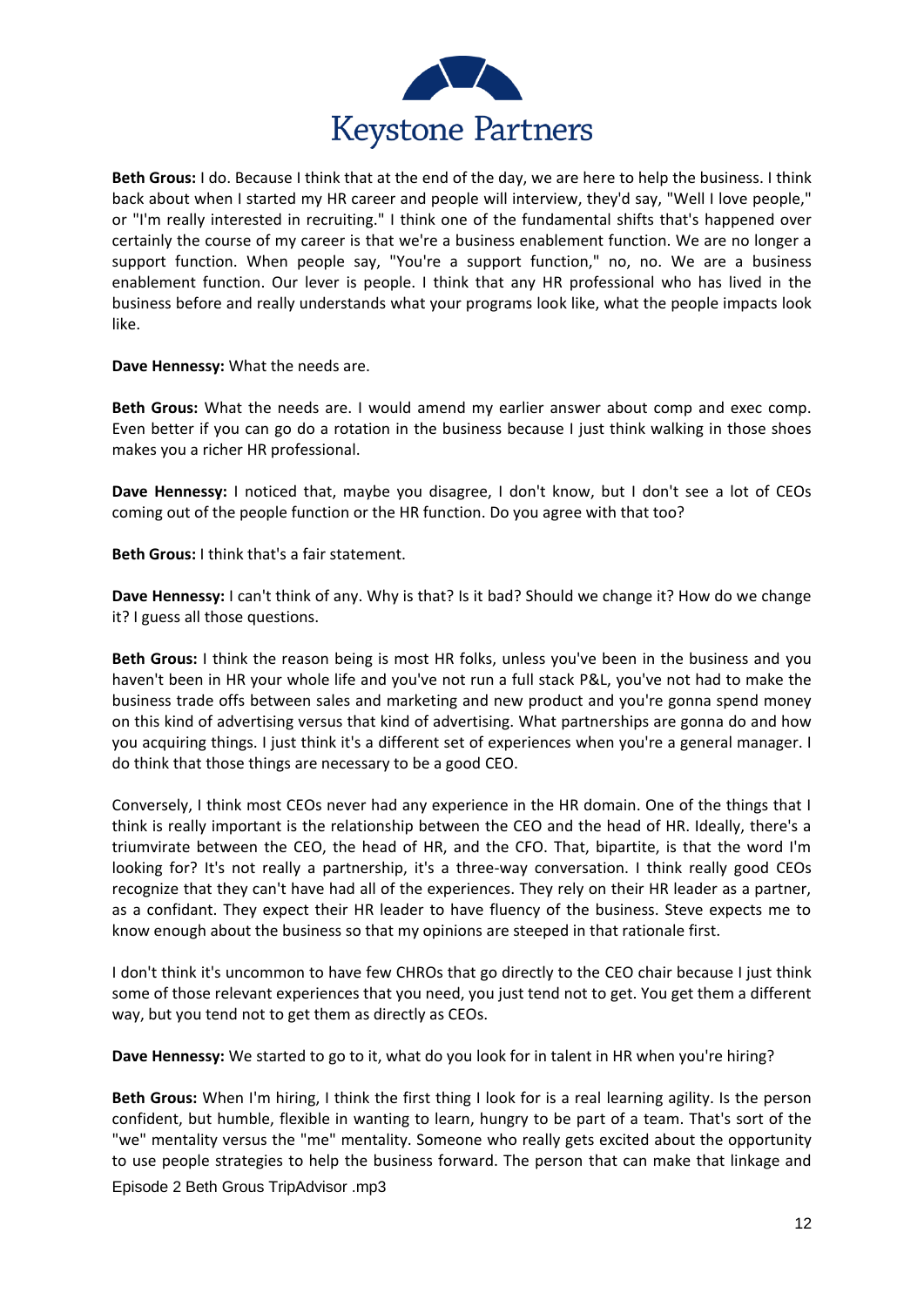

really understand how they can add value in that process. Those are the intangible things that I look for.

**Dave Hennessy:** Can you get that in interviewing? Can you get at that stuff you think?

**Beth Grous:** I think that you can. I think the truth of the matter is that the interview process isn't a one-and-done. Most good interviewers, groups of good interviewers can get a good sense of that, but I think that the reference checking is important too. I think really understanding how someone else experienced this person in the workplace. Recognizing that no two workplaces are alike, no two views are alike. I think you can get a pretty good sense of that.

I think the other thing that we've tried to do on our team, is not to have everyone be exactly the same. When we're hiring, sometimes the conversation we have is, is this person gonna break a little glass 'cause that's okay.

**Dave Hennessy:** 'Cause you want to move fast here. Speed is important.

**Beth Grous:** We want someone who's got a totally different way of looking at things because the debate and the dialogue and the diversity of opinion gets to the best outcome.

**Dave Hennessy:** Right, you said at the beginning when you talked about diversity and inclusion.

**Beth Grous:** Yeah. I do think, and I recently had this conversation with a group of folks that I was with on panel, I do think as we're interviewing for fit in some ways can be a very dangerous path because you can end up with a lot of sameness. I think that's not always good. I think this deliberate decision around how you recruit for, not just things that will work in your environment, but also purposeful difference is important too.

**Dave Hennessy:** You've worked in a lot of different industries. Sometimes we hear from HR people that are looking to change roles and change industries, going to biotech, you worked in life sciences biotech, which is one that's a big target. This is tech travel, hospitality, I don't know you probably mash few in there, so TripAdvisor. What's your feeling about hiring HR talent, maybe other talent too, from different industries? You have done this well so I was wondering what would you say to people that want to make that shift from different industries?

**Beth Grous:** I think it's a great question. I guess I have two answers for that. The first is, I actually, two resumes side by side, someone who's done a lot of the same and someone who's done more different, I will always bias to the person who's done more different. When we're looking to build our own HR team here, we aren't just recruiting from travel or technology. We got people with lots of different backgrounds because diverse perspectives and different views yields better outcomes. We really, really do believe that and I'm not just saying this over and over again because I get a prize at the end of this podcast if I say it enough times.

**Dave Hennessy:** You do get a prize by the way.

Episode 2 Beth Grous TripAdvisor .mp3 **Beth Grous:** Oh I do? All right. Are we done? I'll wait 'til the end for the prize. With that, I also think that there is this purposeful, that you shouldn't stay in one place for too long. I'll tell you a quick story. My brother-in-law, who's been with one company for the entirety of his career, when he hit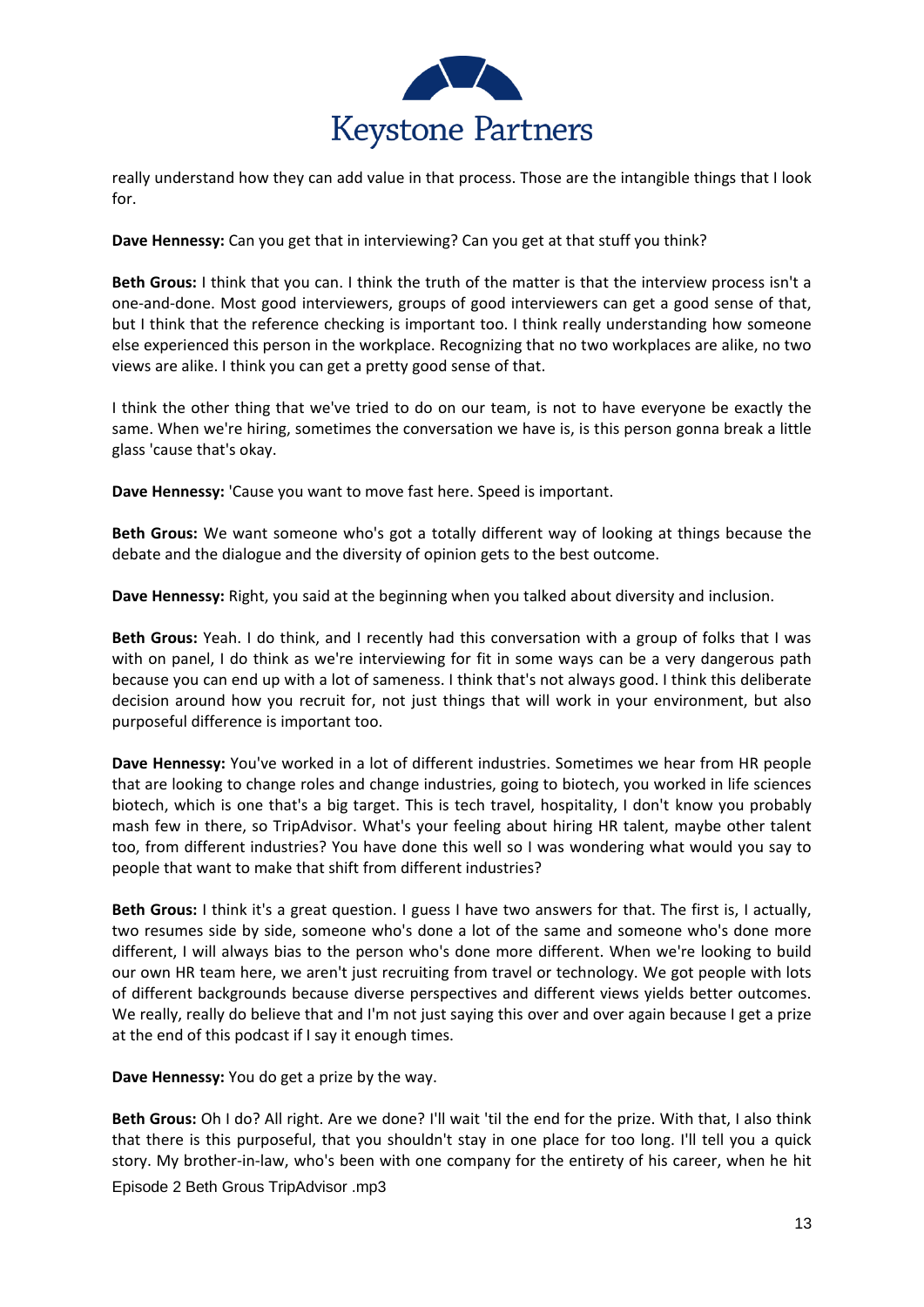

about year 11 or 12 with that company, I remember saying to him, "You're at a crossroads. It's now or never. If you don't leave now, you're gonna be there for the rest of your life." He chose the rest of his life path 'cause that felt comfortable for him. Just like there is a danger in job-hopping every 18 months or two years, I also think you can overstay your welcome in one industry or-

**Dave Hennessy:** You're saying more than overstaying your welcome, it's really about preparing you for the future with more experiences.

**Beth Grous:** You just don't grow and develop and get exposed to either different businesses or different people. The multitude of those touch points just broadens your perspective.

**Dave Hennessy:** Right. More prepared for different things that might happen.

**Beth Grous:** Listen, I think I've been able to ... Although the industries have been different and a lot of the terms and the acronyms and the things have been different, the core way to think about how you leverage people in an organization is the same. Honestly, a lot of the core learnings transcend to industry around the importance of having great leadership talent and leadership really being a multiplier in an organization and preparing an organization for change and really doing that purposefully. Recognizing the changes and to be embraced and plan for any other business condition and not something that's hoisted upon you. I think the core skills are relatively consistent. I think diversity of industry is a positive not a negative.

**Dave Hennessy:** What is the biggest change, you talked about some of these already, biggest change of scene in HR in the last 10 years? Maybe what do you see changing again in the next 10 years? One of the things that comes to mind is how people are viewing performance appraisals. I know we've talked about that in the past. It might be something else that you're looking to and say, this has been a big change and I think this is where it's going.

**Beth Grous:** There's two things that jump out to me and I'll answer them not in any order of importance. The first is the use of workforce analytics and data in the people space. I think 15, 20 years ago HR was this very touchy-feely soft space, that people who liked being with people went into. Now we've got the ability through our HR tools and through all of the data and analytics to really do predictive analytics on people. I don't think a lot of companies do it well. I'll tell you why I don't. I think we're at the beginning steps here at TripAdvisor, although we're thinking very seriously about it and building capability, both technical capability and people capability in order to do that. I think over time the use of HR being a data-driven organization as much as a people-driven organization, I think we're just gonna continue to see that enhance and accelerate.

The other piece, I think people just communicate differently now. At the advent of the internet and in the last 10 years, smartphones. How people consume information is just different. When I started out in my career, you would do training, you would sit people in classroom and that's how you communicate to them. Or you'd send them a very long email or there would be a big meeting.

I've got three children, my oldest is entering high school this year and I look at how she consumes information. It's through videos, it's short bits. It is mobile-enabled, it's in her hand, it's multimodal media, text, voice. I think we are seeing that come into how we deliver learning to this organization, how do we deliver information to our organization, how we communicate, how we get feedback. I think we're really just scratching the surface.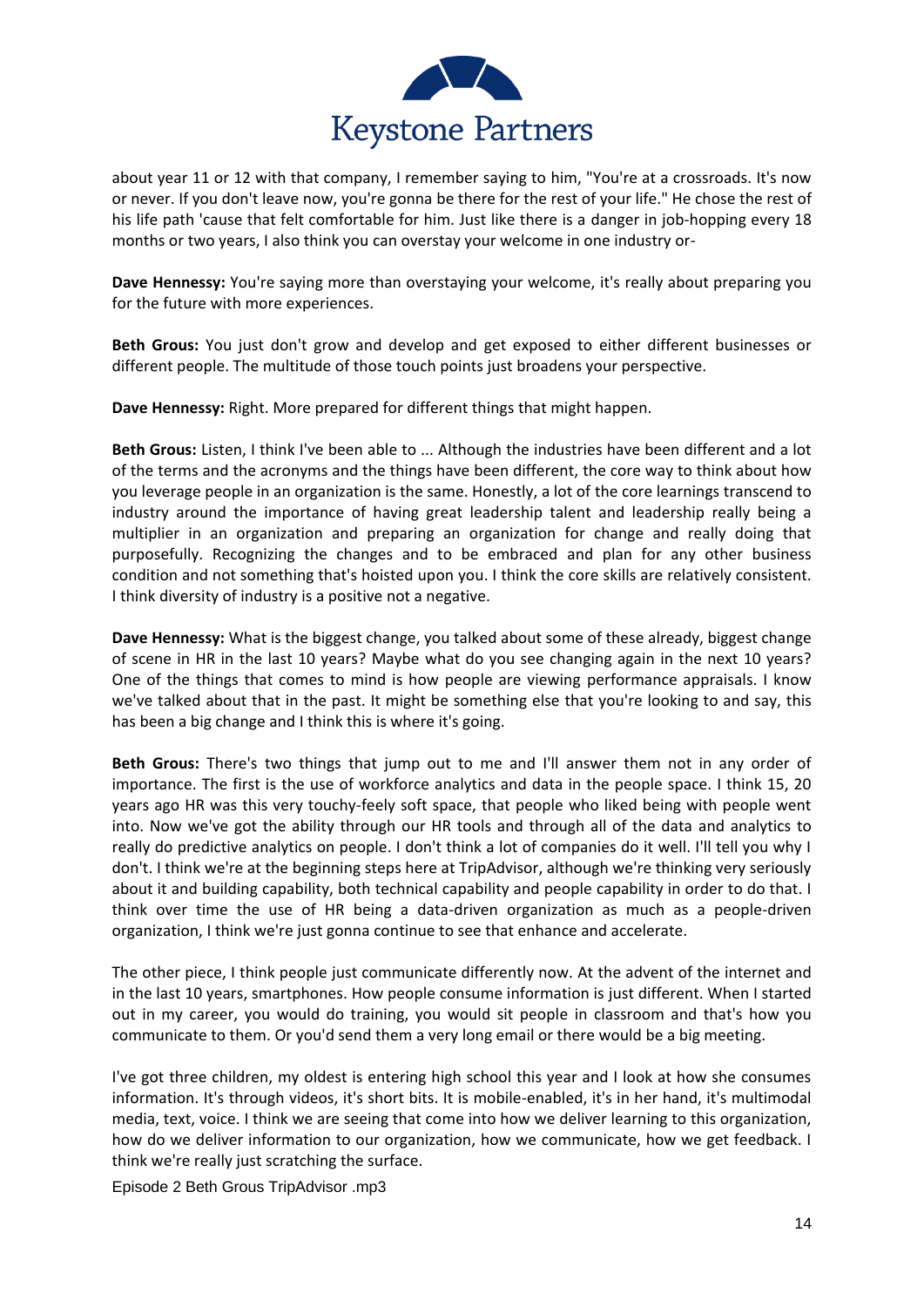

I think the world will look really, really different in that space in 10 years. We'll look back on those binders that we used to have with training materials and go, "Oh isn't that clever. I remember those olden days when we used to do it that way." It will be here in your hands. I'm holding up my phone for those of you in podcast land who can't see.

**Dave Hennessy:** I can confirm she did that. Going forward, just more of that? Can you say anything more about what you see down the road a little bit here?

**Beth Grous:** Yeah. It's the way that we give feedback fundamentally evolving to a much more real time on demand, video enabled, quick touch-

**Dave Hennessy:** It seems it.

**Beth Grous:** I think it is.

**Dave Hennessy:** There's a lot of success that we're starting to hear from different organizations.

**Beth Grous:** I think the other thing about it is work just never gets turned off. I do think my parents, when they were working many, many years ago, just didn't have the ability to bring home work with you when you move away.

**Dave Hennessy:** Turn off the switch once you left the door.

**Beth Grous:** You left. I'm really excited to see the trends going forward. Another thing that I think about, is we're moving in some parts of our economy to a more gig-based economy. People who rent out rooms in a home as part of their income and maybe drive for driving services as part of their income and who pick up jobs on an internet job. What applications does that have inside of companies. Do we move toward a more gig-economy inside companies? Do we think about people over in the next 10 years will it be less of a traditional, you come in and do the same job 40 hours a week or will it more of a gig-based].

**Dave Hennessy:** Rotations.

**Beth Grous:** Projects and tasks at their own will versus the company saying, "Here's your role." A number of my HR colleagues from the west coast have been actually having this conversation lately. I think that it's an interesting question mark for the future around how organizations organize work and distribute work. Will it change? I think we're in for some changes.

**Dave Hennessy:** It sounds like it's a strategy to retain talent too because instead of somebody going somewhere else, you can find them something new inside your organization. It keeps it fresh and there's challenges of course.

**Beth Grous:** Yeah, I think the question is, how do you do it? How do you manage supply and demand of projects and skills? I'm not sure any organization has figured that out.

**Dave Hennessy:** Ramping people up quickly.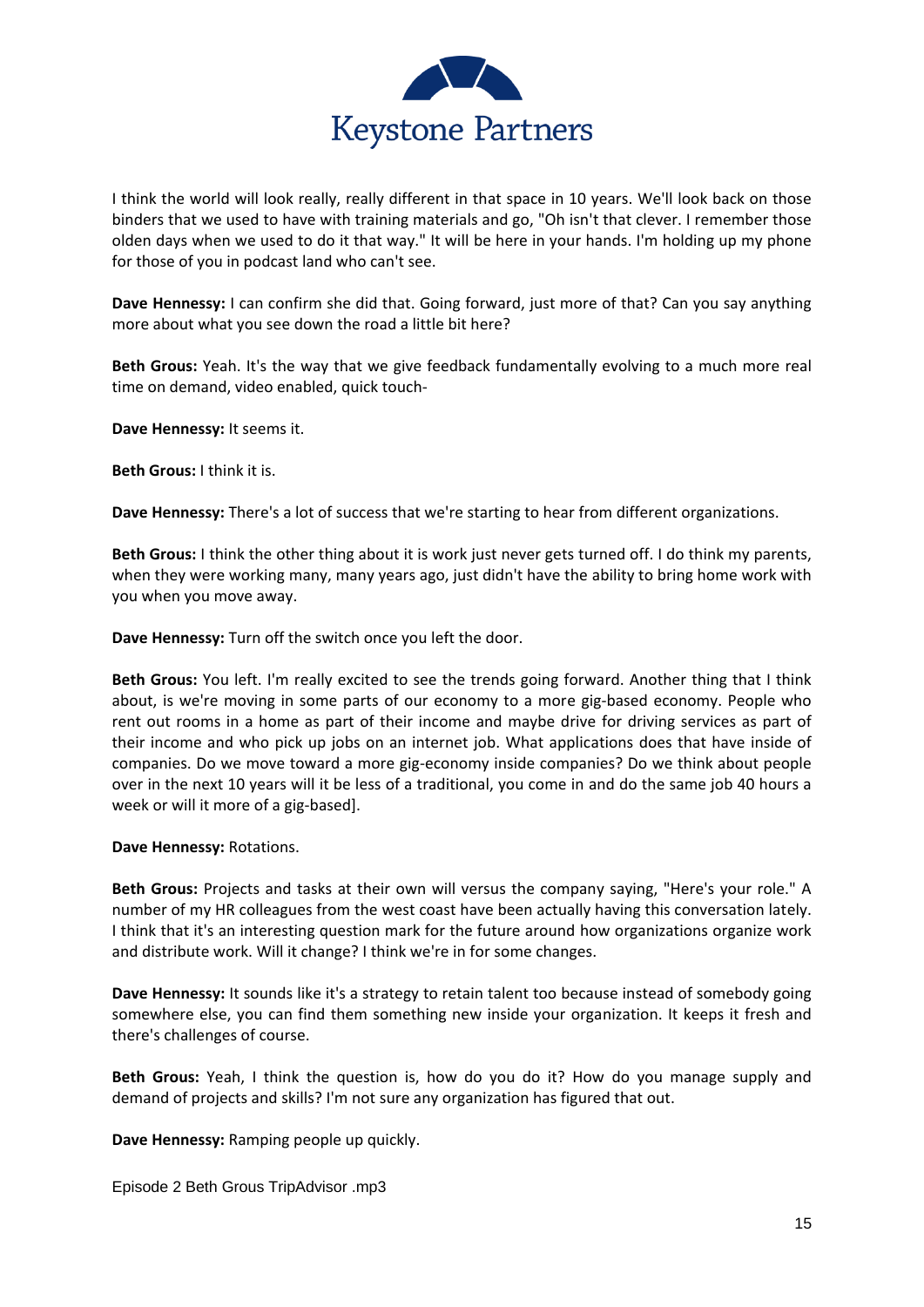

**Beth Grous:** Yeah. I think this is gonna be a really interesting thing to keep our eye on for the next decade.

**Dave Hennessy:** Who do you look to for thought leadership? Maybe in HR, maybe in just regular leadership.

**Beth Grous:** Listen, I've had the benefit of having some really great managers.

**Dave Hennessy:** You told us about at least two of them.

**Beth Grous:** And frankly, some not so great managers.

**Dave Hennessy:** You learn from those too.

**Beth Grous:** I learned from those too. There are times when I think to myself, in my own experiences, how would I want to experience this both plus and minus in terms of people that I look up to and I apply those in my daily world. Listen, I think I find leadership examples to look up to in a lot of places. Not all of them, many of them not in the business world. In sports and athletic performance. In my community and people who are really just doing selfless things around trying to better the community. Teachers that teach my kids in school in a way that gets them curious about learning and understanding new things. I try to be open and opportunistic about seeing those things and considering could I be doing something better or how I reflect that in my own work.

**Dave Hennessy:** Look for it in not the usual places sometimes.

**Beth Grous:** If there was one great person that I would say, this person advises it all, I'd tell you. Then you could sell this podcast for a lot of money.

**Dave Hennessy:** What's the answer Beth? What's the answer?

**Beth Grous:** I don't have it for you Dave. I don't have it for you today. That's for our next podcast.

**Dave Hennessy:** What's the craziest HR story you've ever had? You can be very discrete on when it was in your career or where, we don't need to know all that.

**Beth Grous:** It wasn't here at TripAdvisor.

**Dave Hennessy:** I like this ask this question. All right, that good.

**Beth Grous:** It was several jobs ago. It's funny, you asked me this question and of course I'm like, "Oh well there was this one," and then in my brain it's like, "Or this one. Or this other one."

**Dave Hennessy:** Every HR person could write a book, right?

**Beth Grous:** I think those of us who have done this for a long time say, "Wow!" You could really write a book. I mean we've probably all said it at one point in time. Listen, I think that they often cluster around inappropriate personal relationships that are accidentally on display for one's coworkers, put it that way.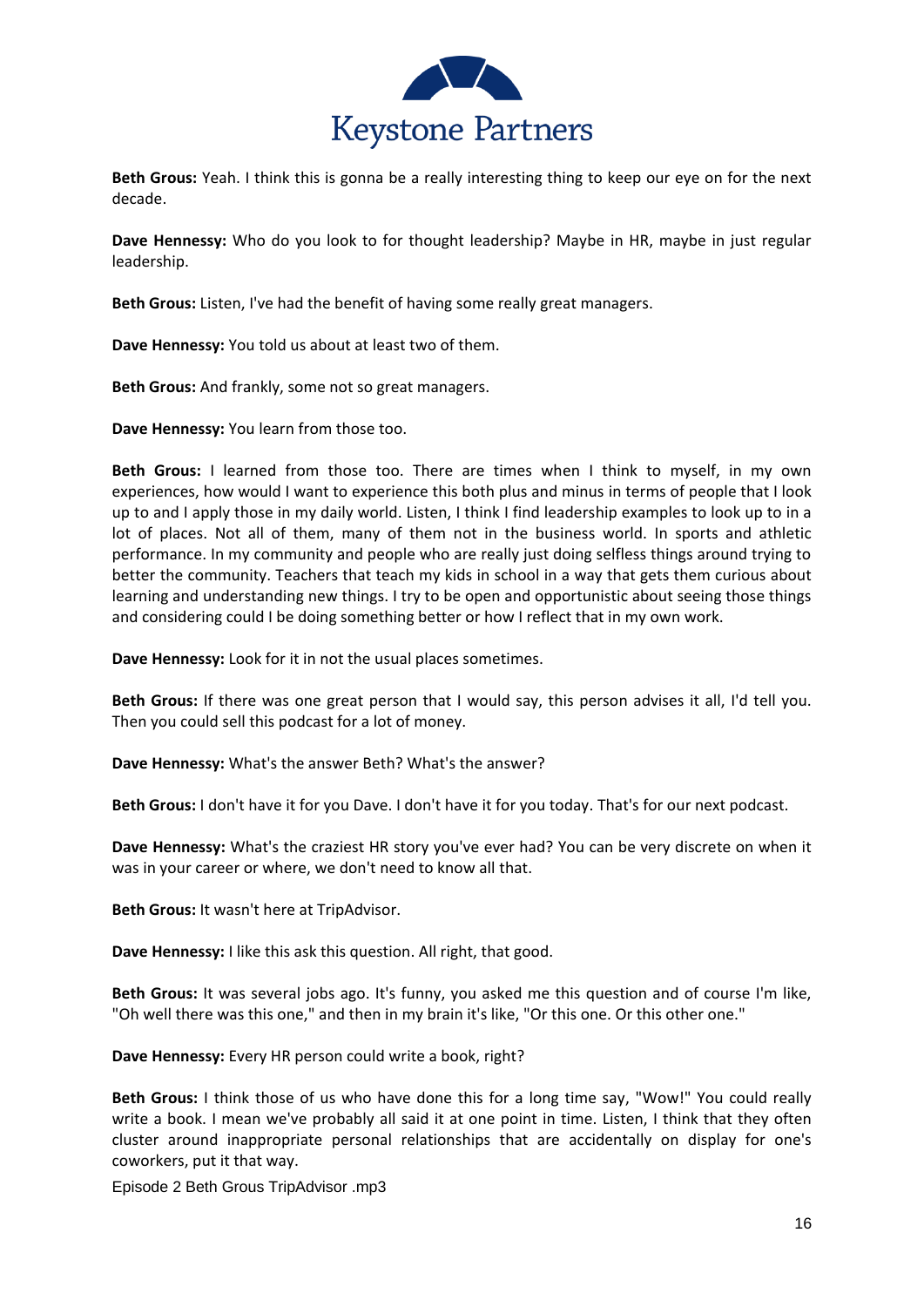

**Dave Hennessy:** That's a quite delicate, the way you phrased that.

**Beth Grous:** I have seen or heard about that, fortunately haven't seen it, but heard about it secondhand at least three or four times with varying degrees of awfulness in my career. I'm sure we've all seen it.

**Dave Hennessy:** Next is your secret life hack.

**Beth Grous:** Oh, my secret life hack my children and my colleagues tease me about. Everyone listen up 'cause this really gonna enhance your productivity. That on your phone, you can do almost anything with voice texting. I answer emails in voice text, I text in voice text, and I'll ask Siri to do things for me. I'll say, "Siri, can you set me up a reminder at six o'clock tomorrow night to pick Jennifer," who's my oldest daughter, "up from softball." I'll just press my voice and she'll see and she'll go, "Okay. I'll remind you." Then it will come up. I don't have to do any typing, which is great because I now sadly need glasses to read. Very often, I can't see the small letters on my phone. Being able to speak into the phone-

**Dave Hennessy:** I didn't know you could do that. You can actually just say to Siri-

**Beth Grous:** I'm gonna demonstrate for our podcast. Watch. "Siri, please make an appointment for me to see Dave Hennessy at 5:00 PM."

**Siri:** Okay, I can create your meeting. Note that you already have an appointment about Trip Fest at 5:00 PM. Shall I schedule it anyway?

**Dave Hennessy:** Oh, it tells you have a conflict.

**Beth Grous:** Yes.

**Siri:** Your appointment is scheduled for 5:00 PM today.

**Dave Hennessy:** Wow. What a nice commercial for Siri and the iPhone.

**Beth Grous:** Yeah and you had a conflict with Trip Fest. We're having a little employee-

**Dave Hennessy:** What a great demo. This is amazing.

**Beth Grous:** Thank you, I am full service. Honestly, my kids and my team make fun of me all the time that I voice text stuff. I will for a listening audience, you do actually have to reread it because sometimes Siri or whomever your voice texting utility is will misrepresent what you said and so it can come out a little crazy, but it is a super time saver for me.

**Dave Hennessy:** I didn't know about that thing that would put it in your calendar. That's good. I like that a lot. Okay.

When's the last time you failed at something and how did you overcome it?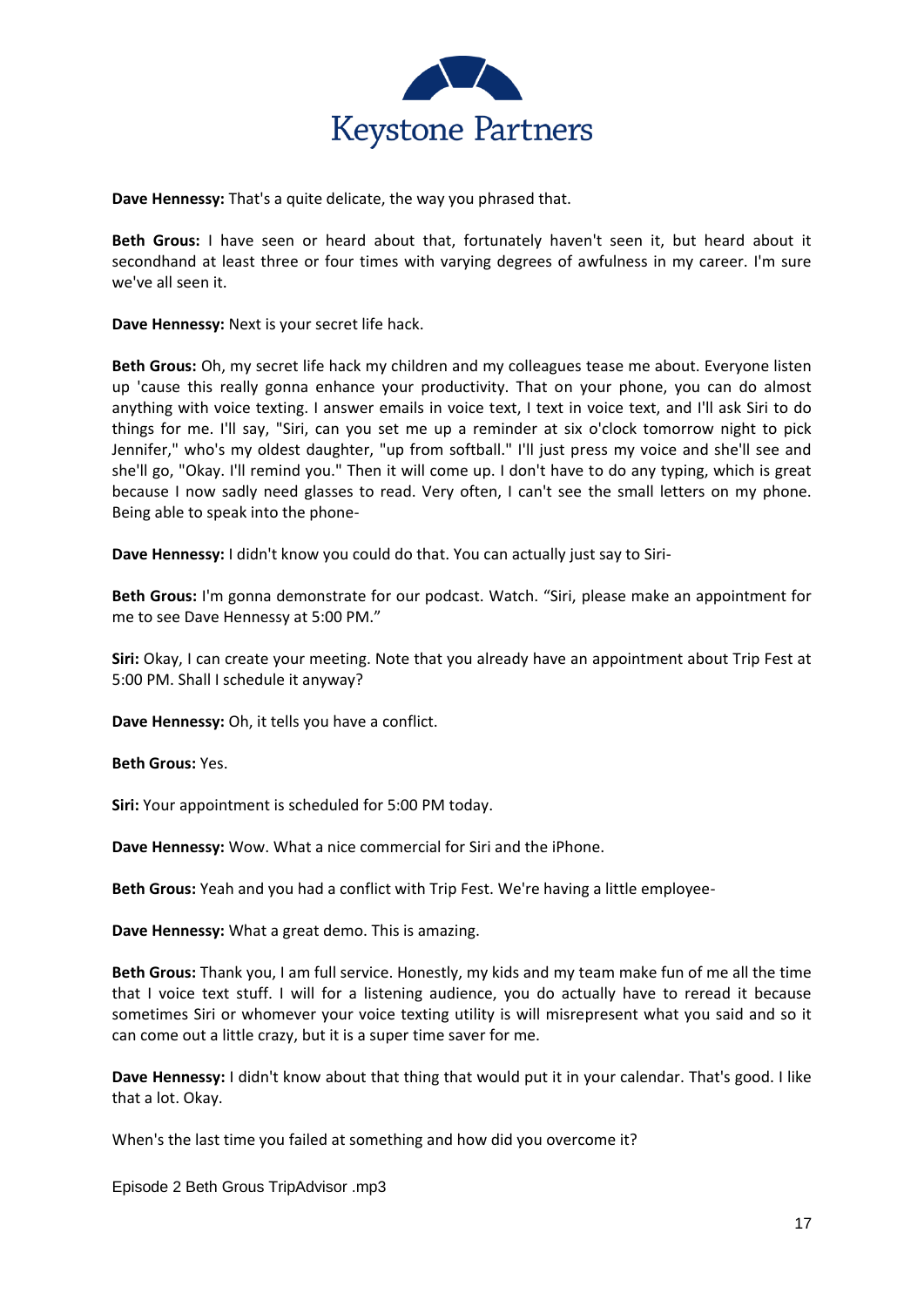

**Beth Grous:** Okay, what time is it today?

**Dave Hennessy:** Or doubted yourself. You can say that it happens all the time. Can you think of anything?

**Beth Grous:** I think I doubt myself every day. Being a CHRO, in many ways, is like being a parent. There's no owner's manual and every day is new adventure, and you look to people that you respect and admire. You know it takes a village and you hope that most things turn out well. If they don't, that you can move forward. I think 90% confidence, 10% huge self-doubt and I think that's probably about the right ratio. It keeps me pretty humble most of the time. I am fortunate, I've got a great group of colleagues here at TripAdvisor and it is a very safe space for failure and for crazy ideas and for stuff that's nuts and for things where you say, "I don't know the answer to this," which helps us all work better.

**Dave Hennessy:** This is a safe place to do it at TripAdvisor. That's great. That's a great culture.

Since we're on a podcast, The Hennessy Report, and it's Hennessy Report for HR, so this little acronym there.

**Beth Grous:** Oh, I get it.

**Dave Hennessy:** Get it now?

**Beth Grous:** Yes, I get it.

**Dave Hennessy:** You listen to podcasts.

**Beth Grous:** I do.

**Dave Hennessy:** In addition to The Hennessy Report, what else do you listen to?

**Beth Grous:** Well, I might have told you over that lunch. I turned off the TV back in November because I don't really watch much TV anymore, but I love podcasts. I love them because I think it's a really great way to have a long forum, in-depth, sink into something. I listen to a lot of things. I love This American Life. I've been a This American Life listener for more than 15 years at this point.

**Dave Hennessy:** Before they were podcasts.

**Beth Grous:** Before they were a podcast, when they would be broadcast on Saturday afternoon on NPR. Then I remember being so excited when they finally became a podcast 'cause I got access to all these back episodes that I'd never listened to. I've really lately been enjoying the WBUR New York Times collaboration Modern Love, the Modern Love podcast. They're short, they're 20 minutes. I love the longer forum stuff like Serial and S-Town.

**Dave Hennessy:** I hear a lot about those.

**Beth Grous:** Then I listen to a lot of specialty podcasts very similar to this one.